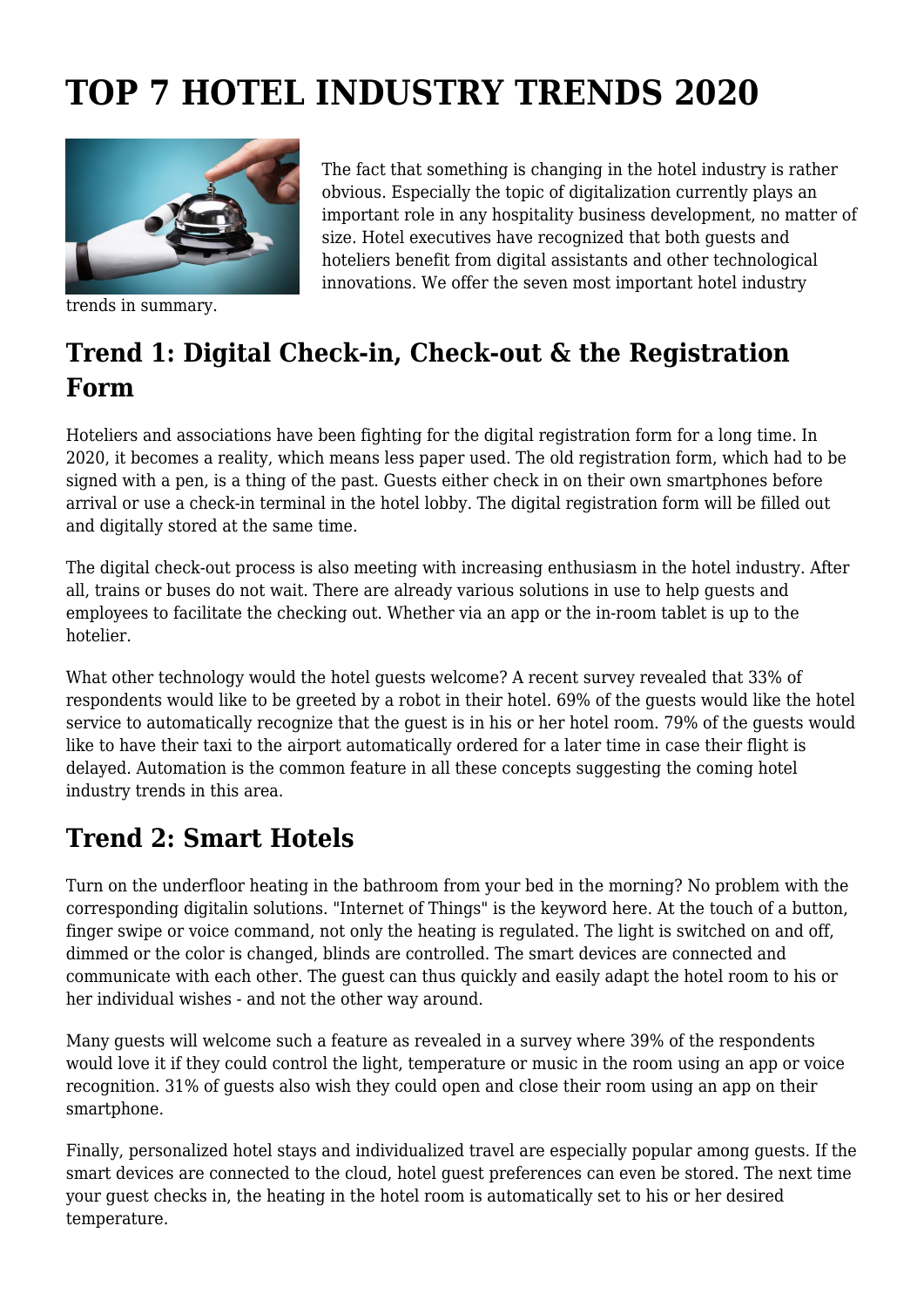# **Trend 3: Hotel TV Solution**

A television in a hotel room is nothing new. But besides linear television, streaming of films and series is gaining more and more enthusiastic viewers. With TV systems, hotels offer their guests the perfect mix of entertainment and information. The trend is going in the direction of "Bring Your Own Content": hotel guests connect their own terminal to the hotel TV to stream movies on Netflix or videos from YouTube on the TV in the hotel room. With the right system, apps for watching movies and streaming music can also be operated directly via the TV.

The Hotel TV solution draws the guest's attention to special hotel offers. Either the guest folder is digitally transferred to the television set for the guest to interact with. Or the guest is shown a selected welcome screen with hotel offers or the image film of the hotel is displayed. The sky's the limit. Hotels thus not only offer their guests more choice in addition to the classic TV programmes but also use the hotel TV as a clever marketing tool.

#### **Trend 4: Digital Guest Journey**

Digital assistants make it particularly easy for the hotel to establish a connection with the guest. And that even before arriving at the hotel. The important thing here is to make the guest as comfortable as possible. Hoteliers can use the hotel app to have a direct line to their guests even before they stay at the hotel. The guests inquire about parking possibilities on-site and check-in before arrival. There are many different solutions that can be combined and complement each other through interfaces. Small services and wow moments are the guest magnets that convince your guest to come back.

In the hotel room, the guest has round-the-clock access to the digital guest folder, which offers information, magazines, and newspapers, and enables the booking of wellness treatments. Guests can also find hotel information and recommendations for excursions on interactive displays in the lobby. With the In-Room Tablet, guests can check out comfortably without having to wait at the reception for half an hour. They have the chance to rate the hotel via the digital guest folder. Or they are reminded to leave a rating via push messages from the app.

#### **Trend 5: Augmented Reality & Virtual Reality in a Hotel**

Pictures of the hotel are among the decisive criteria for hotel guests. Videos also give the guest a good first insight into the hotel. The next trend is to use Virtual Reality (VR) with 360° videos to show the guest the advantages of the hotel. For example, event rooms can be illustrated by the simulation to show guests how their wishes for an event can be implemented. But also the surroundings can be explored with the help of VR. In this way, VR supports the guest in deciding on a holiday destination and a hotel. 55% of travelers stated in a survey that would love to make a virtual journey to existing or fictitious places with VR glasses. Moreover, 54% of them said they would watch 360-degree vacation videos after their vacation with VR glasses. The possibilities of VR is thus huge.

During the hotel stay, Augmented Reality (AR) can be also used. 60% of survey respondents stated that they would welcome augmented reality in a hotel with the help of smartphone apps.

The interactive apps offer a new experience. When the guest scans a specific image or pattern in the hotel room using a smartphone or tablet, additional information is displayed in the app. So, the guest can learn more about the hotel or get recommendations for leisure activities in the surrounding area.